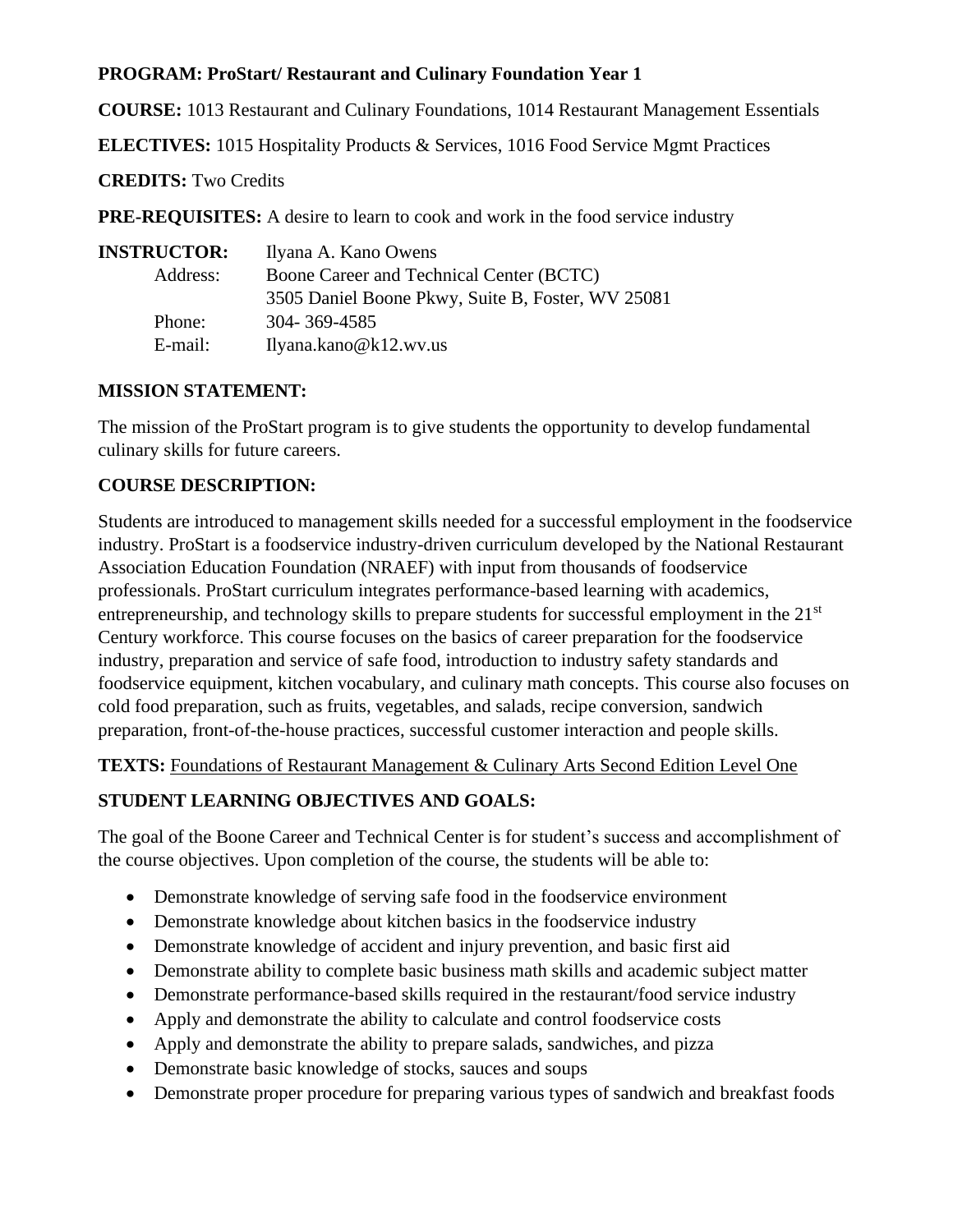- Demonstrate and create knowledge of successful customer relations and people skills
- Demonstrate basic baking skills
- Demonstrate knowledge of principles of great service

## **ASSESSMENTS, PROJECTS, FUNDRAISERS AND CATERINGS:**

Students are strongly encouraged to participate in fundraising activities that help fund extra culinary activities and competition participations. Students are required to participate in two (2) catering events, either during or after school hours, as part of their curriculum and completion of the program. During the events, students are to be properly dressed in lab attire, be on time, and work until the instructor deems the event complete. In the instance of an off-site catering, advanced notice of transportation needs must be relayed to the instructor.

## **BASIC COURSE REQUIREMENTS:**

- 1. Pencil, Black or Blue Ink Pen, Highlighter, and Black Permanent Marker
- 2. Folder for paperwork and assignment
- 3. College Rule Notebook
- 4. Proper attire for lab work, addressed by the instructor

\*\*\*Participation points will be deducted for failure to bring required materials to class

### **CREDENTIALS and HONORS:**

**Certification of Achievement (COA):** An award given to students who have completed and passed "The Foundation of Restaurant Management and Culinary Arts" Level 1 and 2 Exams, documented 400 hours of work and demonstrate proficiency on more than 50 workplace competencies. Students with the COA benefit by receiving scholarships, job opportunities, class credits and more.

**Food Handlers Card:** Given to students who have successfully completed the Food Handlers Card training, presented by Boone County Department of Health. Renewal at 2 years.

**West Virginia Welcome:** Awarded to students who successfully complete the West Virginia Welcome training and pass the final exam. State-recognized credential for hospitality training.

**American Red Cross CPR and First Aid Certification:** Awarded to students who successfully complete the CPR and First Aid training and pass the certification assessment. The training is presented by a certified instructor and is a nationally recognized credential. Renewal at 5 years.

**ServSafe Allergens Certification:** The ServSafe Allergens ™ online, interactive course drives home critical information your employees and managers need in order to accommodate guests with food allergies. The ServSafe Allergens online course covers such topics as identifying allergens, communication with the guest, preventing cross-contact, food labels and more.

# **GRADING AND EVALUATIONS:**

- 1. Examinations, quizzes, and written assignments will be given a numerical grade. Assignments for the week are posted on the board and on Schoology and should be written in your planners.
- 2. Participation in skills labs is required, using correct uniform attire. Students must demonstrate competence in assigned skills and will receive a grade upon completion of each skill.
- 3. All work will be graded. Must be neat and legible, written in black or blue ink pen or pencil. Must include name, date, class, and Chapter title.